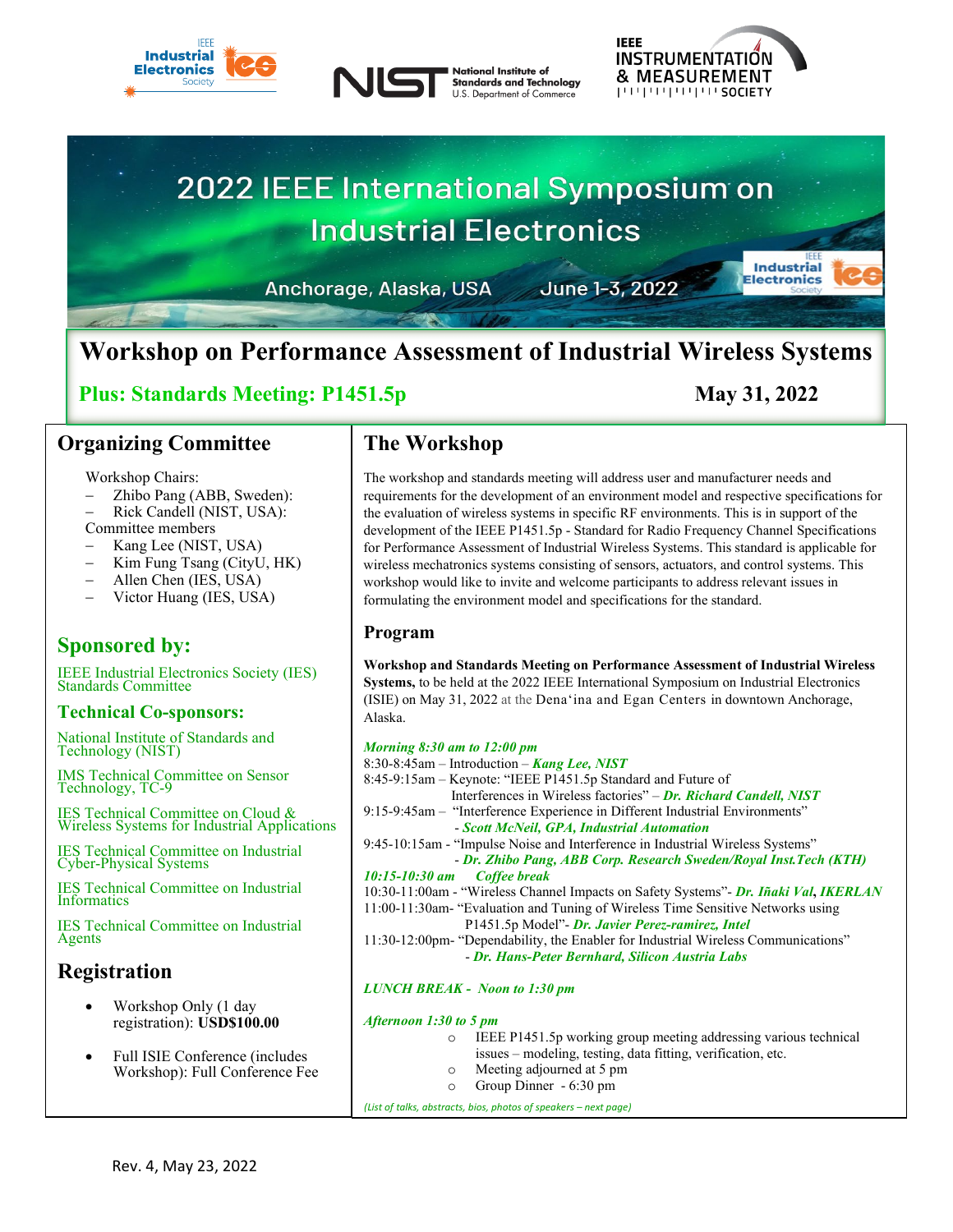

**National Institute of Standards and Technology** U.S. Department of Commerce



List of talks, abstracts, bios, and photos of the speakers.

# **"IEEE P1451.5p Standard and Future of Interferences in Wireless Factories" – Dr. Richard Candell, NIST**

#### **Abstract:**

Deploying wireless in factories is an interesting and yet challenging topic for factory communications. Wireless brings a high degree of flexibility and lower installation costs but comes with valid concerns related to reliability and latency determinism for the factory network. The history of using wireless in factories is not new. Since the advent of IEEE 802.11 (Wi-Fi) and later low-rate wireless personal area networks (LR-WPAN) and Bluetooth, people have been experimenting with and deploying wireless networks to factories with varying degrees of success. The wireless environment can be harsh and demanding, and the applications requirements are quite different from those of traditional home and office where retransmissions and delays can be tolerated. To make wireless a reality in factories, performance expectations must be managed and quantified according to standardized processes. In his talk, Rick Candell will present the ongoing challenges of wireless in the factory, what use cases are important, the need for improved testing methods, and a call for more data to support that in terms of spectral activity and use case visibility.

#### **Biography:**



Dr. Richard Candell has over twenty years of experience in wireless systems engineering with extensive experience in the design and evaluation of wireless communications systems.  Dr. Candell spent twelve years developing, testing, and deploying secure wireless technologies for commercial and defense applications. He served as the lead systems engineer in developing spread spectrum interference cancellation and performance evaluation strategies for satellite ground stations and mobile phased array beam steering transceivers. He holds patents in successive interference cancellation and transmission burst detection applied to spread-spectrum satellite communications signals. He holds a Ph.D. in Computer Science from the University of Burgundy, Dijon, France. He also holds a BS and MS degree in Electrical Engineering from The University of Memphis. Dr. Candell joined the National

Institute of Standards and Technology (NIST) in the US in 2014 where he leads the Industrial Wireless Systems research laboratory. He is a member of the IEEE Industrial Electronics Society and the Robotics and Automation Society. His current research interests include the performance of mobile robotic, manufacturing, and safety applications when deployed with wireless networks as the primary mode of communications. Dr. Candell was the primary contributing author of the Guide to Industrial Wireless Systems Deployments (NIST AMS 300-4) and he serves as the Chair of the IEEE P1451.5p Wireless Performance Assessment and Measurement Working Group and the NIST Industrial Wireless System technical interest group.

### **"Interference Experience in Different Industrial Environments" - Scott McNeil, GPA, Industrial Automation**

#### **Abstract:**

Wireless communication is hard! Once all of the protocols are sorted out, syns have been acked, timing has been figured out, authentication has happened and packets sent and received, it is amazing any of it works at all.

But is that all you have to worry about? Nope! Then comes interference from sources that have nothing to do with the organized communication of 802.11 (or other protocols). The ambient noise of the raw radio frequency spectrum. Add to that the wild west conditions of an industrial environment and if wireless works at all, it's total magic!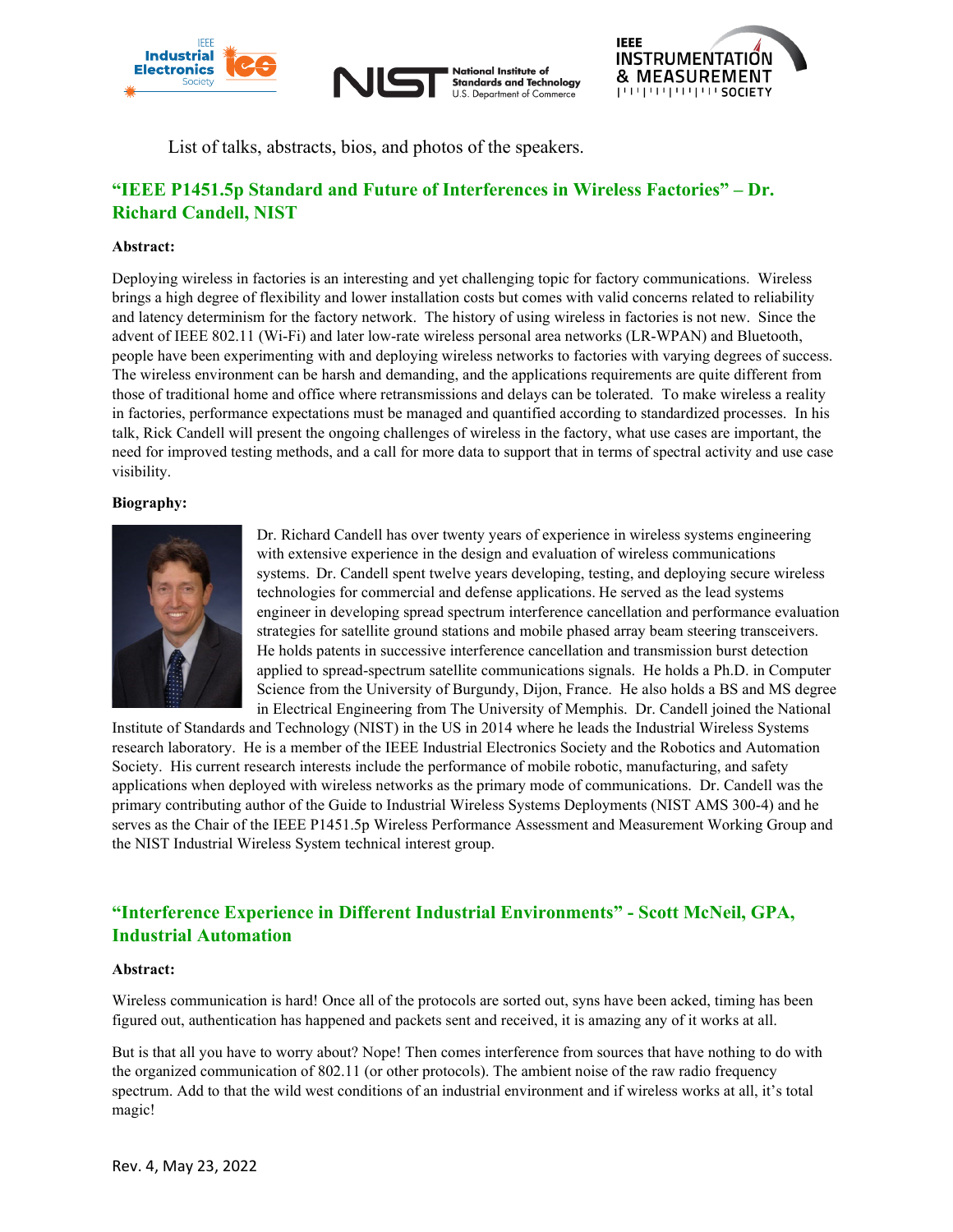





This presentation will share several very real examples of raw RF interference that can be present in different industrial environments.

#### **Biography:**



Scott McNeil is Industrial Network & Security Architect for automation integrators GPA with Assoc. and BS in Information Systems and Industrial Technology from East Carolina University

Scott has been a member of the wireless community for over sixteen years. He has experience ranging from metro-area WiFi to private enterprise and higher education wireless deployments. For the past six years he has specialized in all manner of wireless communications in industrial and manufacturing environments.

Scott maintains multiple wireless certifications from CWNP and Aruba Networks and is an

avid supporter of Autism Awareness.

## **"Impulse Noise and Interference in Industrial Wireless Systems" – Dr. Zhibo Pang, ABB Corporate Research Sweden/ Royal Institute of Technology (KTH)**

#### **Abstract:**

Impulse noise and interference is one of the major domain specific challenges when the wireless communication is introduced to factories. In this presentation, we will share the work we have done related to the impulse noise model, including some experimental measurement, the existing model defined in an IEEE standard, a commonly applied model in telecom research, and a simplified model in our previous works. At the end, we will share some use cases in practice where the new impulse noise model will be used and expected to make some changes.

#### **Biography:**



Zhibo Pang, PhD & MBA, is currently a Senior Principal Scientist at ABB Corporate Research Sweden, and Adjunct Professor at the University of Sydney and the Royal Institute of Technology (KTH). He is a Senior Member of IEEE and Co-Chair of the Technical Committee on Industrial Informatics. He is Associate Editor of IEEE TII, IEEE JBHI, and IEEE JESTIE. He was General Chair of IEEE ES2017 and General Co-Chair of IEEE WFCS2021 and Invited Speaker at the Gordon Research Conference AHI2018. He was awarded the "Inventor of the Year Award" by ABB Corporate Research Sweden, three times in 2016, 2018, and 2021 respectively. He works on enabling technologies in communication, computing, and intelligence for Industry4.0 and Healthcare4.0.

### **"Wireless Channel Impacts on Safety Systems" – Dr. Iñaki Val, IKERLAN**

#### **Abstract:**

In recent years, the idea of replacing wired industrial fieldbuses with wireless counterparts has gained interest. It is a slow but inexorable process, and its deployment will eventually cover different industrial sectors (Factory Automation, Process Automation, Power Electronics Control). Wireless technologies offer well-known advantages: greater flexibility, scalability, lower operational costs, and ease of integration. Although there is a research activity in the field of wireless safety, there is currently no industry-accepted wireless system that guarantees safety function requirements imposed by safety standards, such as IEC 61508. In such a scenario, integrity is compromised by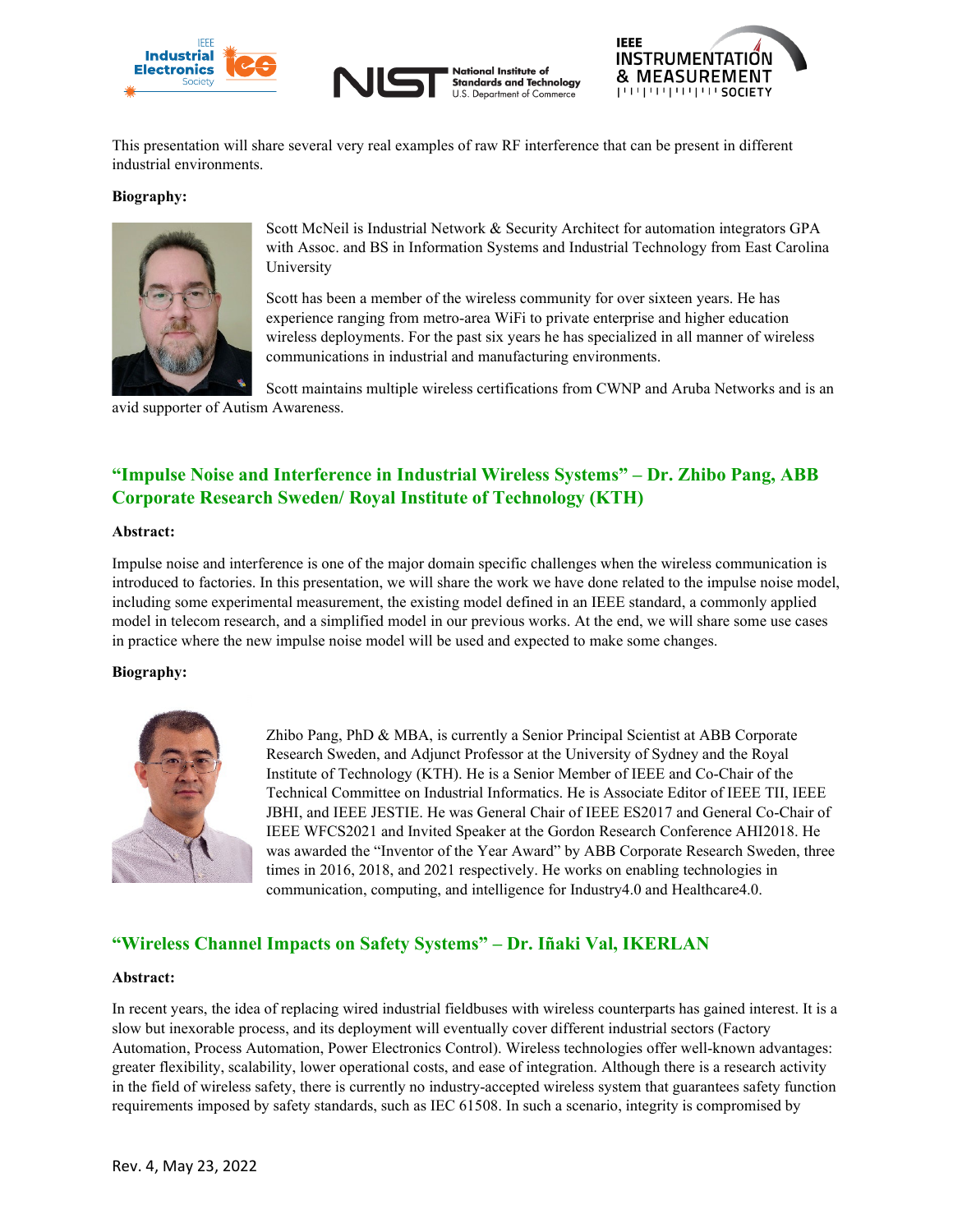





wireless channel propagation imperfections, where the transmitted signal suffers from a deep fading that varies over time, depending on the environment. Having all this into account, it can be identified the need for a methodology to evaluate the feasibility of using wireless links as part of functional safety systems.

#### **Biography:**



Iñaki Val received B.S. and M.S. degrees from the Department of Electronics Engineering at Mondragon University (Spain) in 1998 and 2001, respectively, and a Ph.D. degree from the Department of Signals, Systems and Radiocommunication at Polytechnic University of Madrid (Spain) in 2011. Since 2001 he is a researcher in the Communications Dpt. of Ikerlan and in the past he has been working in the Fraunhofer IIS of Erlangen (Germany) as invited researcher for two years (2005-2006). His research activities include the design and implementation of digital wireless communications systems, SDR, cognitive radio, wireless channel measurement & emulation and digital signal processing in general. He is currently focused on wireless communications applied to industrial and safety applications.

### **"Evaluation and Tuning of Wireless Time Sensitive Networks using P1451.5p Model" – Dr. Javier Perez-Ramirez, EMBA, PhD, Intel Corporation**

#### **Abstract:**

Wi-Fi has become ubiquitous in our lives, enabling services such as internet browsing, video streaming, and on-line gaming to name a few. From its early inception, Wi-Fi has evolved to offer higher throughput and capacity in every new generation. Recently, the emergence of new use cases in industrial IoT, extended reality and gaming have triggered a clear change in how Wi-Fi is conceived. Upcoming generations will have a much larger focus on achieving latency bounded and deterministic communications. To evaluate the performance of these new Wi-Fi networks, a novel channel interference model is required. In this presentation, we will discuss what type of signals P1451.5p needs to accurately model to evaluate Wi-Fi networks. We will also discuss how to leverage P1451.5p to efficiently tune network parameters and achieve high reliable, low latency and deterministic communications.

### **Biography:**



Javier Perez-Ramirez was born in Malaga, Spain, in 1981. He received the M.S. and Ph.D. degrees in electrical engineering from New Mexico State University, Las Cruces, NM, USA, in 2010 and 2014, respectively, and the Telecommunications Engineering degree in sound and image from the Universidad de Malaga, Malaga, in 2006. From 2005 to 2008, he was a Lecturer with the Escenica Technical Studies Center, Malaga. He is currently with Intel Labs, Hillsboro, OR, USA. His current research interests include wireless timesensitive networks, channel coding, estimation and detection theory, navigation and positioning, and optical wireless communications.

### **"Dependability, the Enabler for Industrial Wireless Communications", Dr. Hans-Peter Bernhard, Silicon Austria Labs**

### **Abstract:**

Why doesn't industry use wireless OT widely, even though there is a need? In industry, there is often a need for reliable, time-critical communication to cover all aspects of data exchange on the factory floor. We have had this